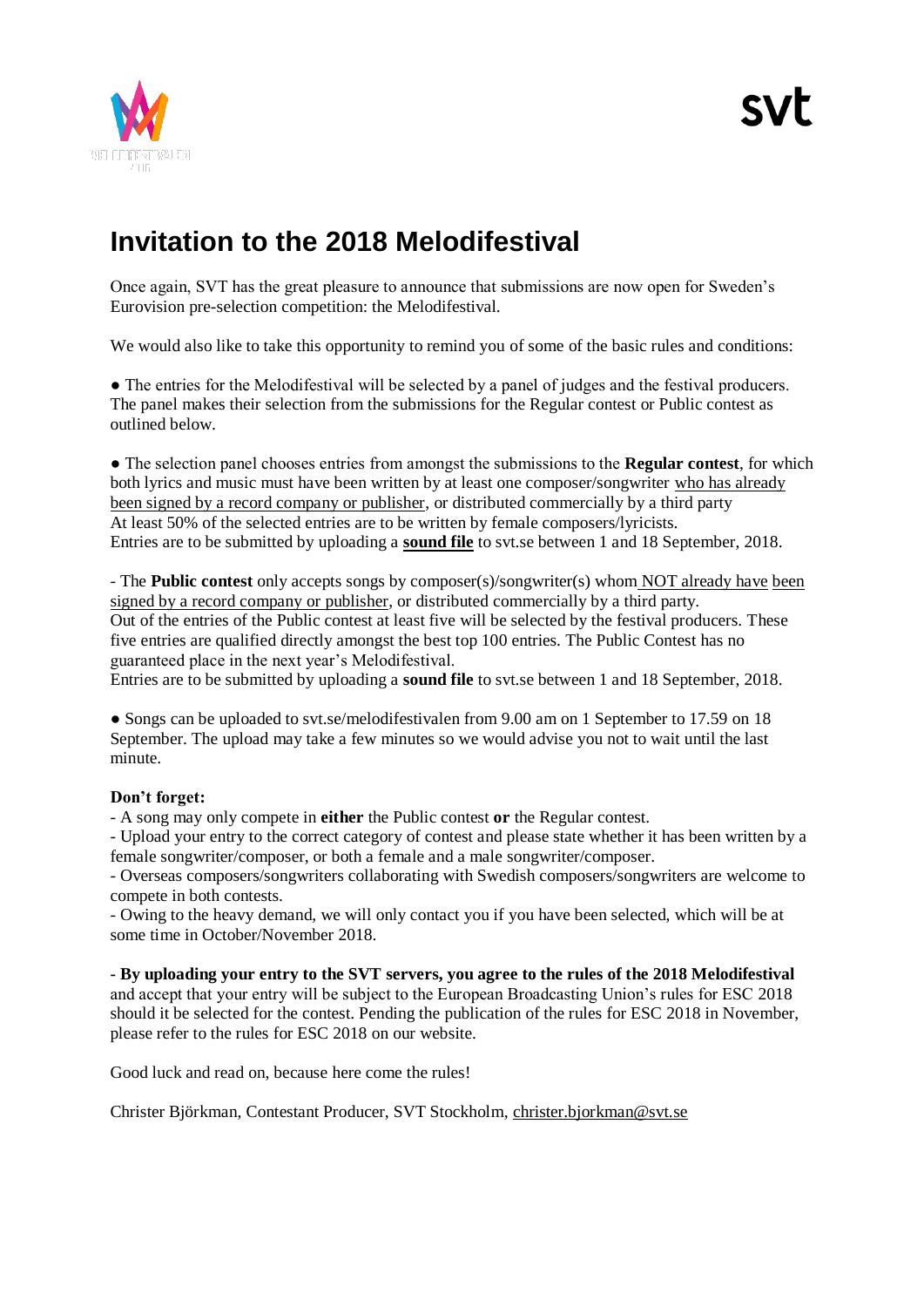

# COMPETITION RULES FOR THE 2018 MELODIFESTIVAL

Section A: Invitation, background, rules and selection process

Section B: Rules for the submitted entry

Section C: Rules for entries selected to compete

Section D: Other terms and conditions

Section E: Rules for the Public contest

Section F: Rules for the Regular contest

### **NOTE: ALL CONTESTANTS MUST READ AND CONSENT TO SECTIONS A-D and E (Public contest) or F (Regular contest). Consent is given on submission (uploading) of entry to the SVT servers.**

#### **Section A: Invitation, background, rules and selection process**

A1. The 2018 Melodifestival is a national contest comprising a number of heats and a final. The entry that wins the final of the Melodifestival goes on to represent Sweden in the 2018 Eurovision Song Contest (ESC), which is arranged by the European Broadcasting Union (EBU).

At least 28 songs will be competing in the 2018 Melodifestival. SVT reserves the right to decrease the number of entries allowed at a later date. The entries competing in the 2018 Melodifestival will be: - The entries that the selection panel chooses from amongst the submissions to the Regular contest and Public contest.

- The entries comprising either musical works created by composers/songwriters that SVT has invited or entries that SVT selects from amongst the submissions plus one entry from "Svensktoppen Nästa".

SVT takes all decisions regarding the structure and design of the actual contest (including but not limited to selection process, number of heats and voting procedure) and on the TV production of the selected entries (including but not limited to issues relating to instruments and any other stage props).

A2. Swedish citizens and/or persons registered as resident in Sweden (on 1 September 2017 or later) may compete in the contest as composers/songwriters, with the exception of persons employed by Swedish Television (SVT) during the period commencing 1 September 2017 and ending 30 March 2018.

A3. Persons who are not Swedish citizens or registered residents as of 1 September 2017 may compete in the contest provided that their entry has at least one (1) composer/songwriter who meets the requirements set out in A2.

A4. It is SVT's intention to reserve approx. 30% of the contest's places for entries sung mainly in Swedish. The same song may be submitted as separate entries if it is sung in different languages (SVT does not need to be informed in advance that the song is being entered more than once).

A4.1. It is SVT's intention to reserve at least 50% of the contest's places for entries written by female composers/lyricists either alone or with male colleagues.

A5. SVT retains the right to disqualify entries with lyrics/titles that might be considered offensive and/or might risk being barred from competing in the ESC.

A6. Names of entries and composers/songwriters will be publicised consecutively by SVT in October and November 2017. A composer/songwriter who has submitted an entry may not withdraw it later.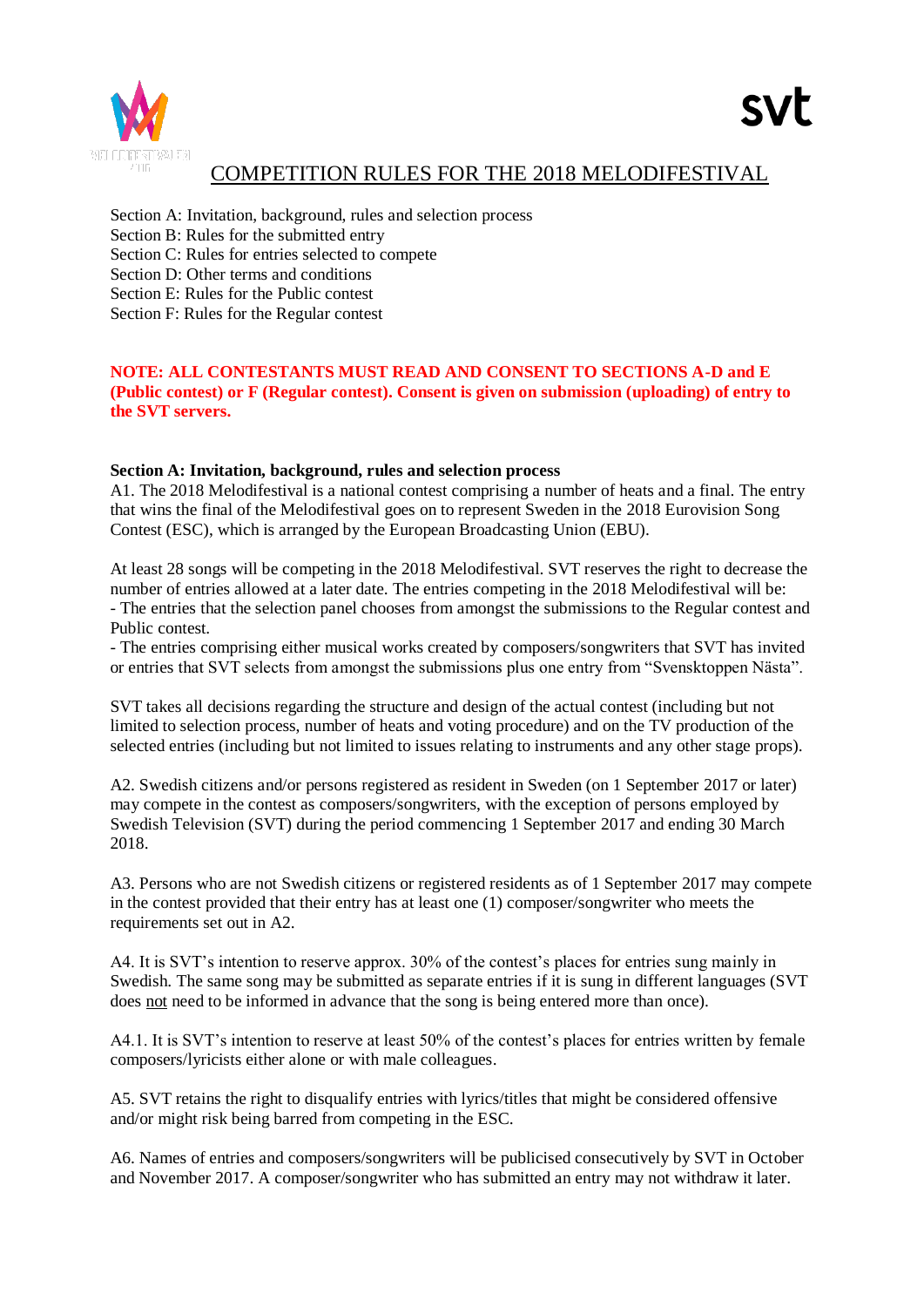

#### **Section B: Rules for the submitted entry**

B1. Only works that have not previously been made publicly available – be it through public transmission, performance, publication, distribution or otherwise – may compete. The requirement against previous publication/distribution precludes the release of either the tune or the lyrics to the public in any way or format, be it on disk, cassette, video, film, in printed form, etc. The requirement against previous public performance precludes its performance at concerts or similar. The requirement against public transmission precludes its broadcast or public dissemination via radio, TV, internet or mobile telephone network.

B2. Only entries longer than two (2.00) minutes but shorter than three (3.00) minutes may compete. An entry falling either side of this time band will remain in the selection process on condition that the judges deem it possible to re-arrange the song to the accepted length and that the composer(s)/songwriter(s) consent to the fact and execution of the required modification. Wholly instrumental entries will not be accepted; songs must include vocals, sung or spoken.

B3. Entries may be submitted in any language, which will remain the language of performance in the 2018 Melodifestival unless SVT instructs otherwise in connection with the selection process.

B4. Artists singing on a submitted entry must be aware that the entry has been formally submitted to the year's competition and must be prepared, should SVT so wish, to perform it in the heat, the Swedish final and the ESC. However, the artist selected for the 2018 Melodifestival is not necessarily the one who will represent Sweden at the ESC. Participating artists must be at least 16 years of age before the entry's first day of competing for the 2018 Eurovision Song Contest. (Note: This age limit does not apply to composers/songwriters.)

#### **Section C: Rules for entries selected to compete**

C1. As soon as SVT has announced the selected entries and their reserves, SVT renounces all claims regarding the other submitted entries. However, entries amongst the 100 top songs at the time of selection will remain as reserves in the contest until 15 November 2017.

C2. As soon as an entry has been selected to compete in the 2018 Melodifestival its composer(s)/songwriter(s) must immediately furnish SVT with the following material:

- 1. The competing work's lyrics, written out clearly in the language that the composer(s)/songwriter(s) used for the entry. If a language other than Swedish or English is used, however, a written Swedish translation of the lyrics must be attached.
- 2. A contest form and an Artist form (unless Demo artist) completed in full and **personally signed** by the composer(s)/songwriter(s) (see Annex 1).

C3. After consulting with the various entries' composers/songwriters, SVT decides which artists are going to perform the selected works in the 2018 Melodifestival and 2018 ESC. The final decision is that of SVT. If any composer(s)/songwriter(s) refuse(s) to accept SVT's decision, SVT is entitled to disqualify the song and replace it with another.

C4. SVT may decide that an entry be performed with an instrumental soloist who plays his/her instrument live during broadcast.

C5. A maximum of eight (8) persons may take part in the performance of a competing entry in the Melodifestival. When representing Sweden in the European Song Contest, however, this number is reduced to six (6).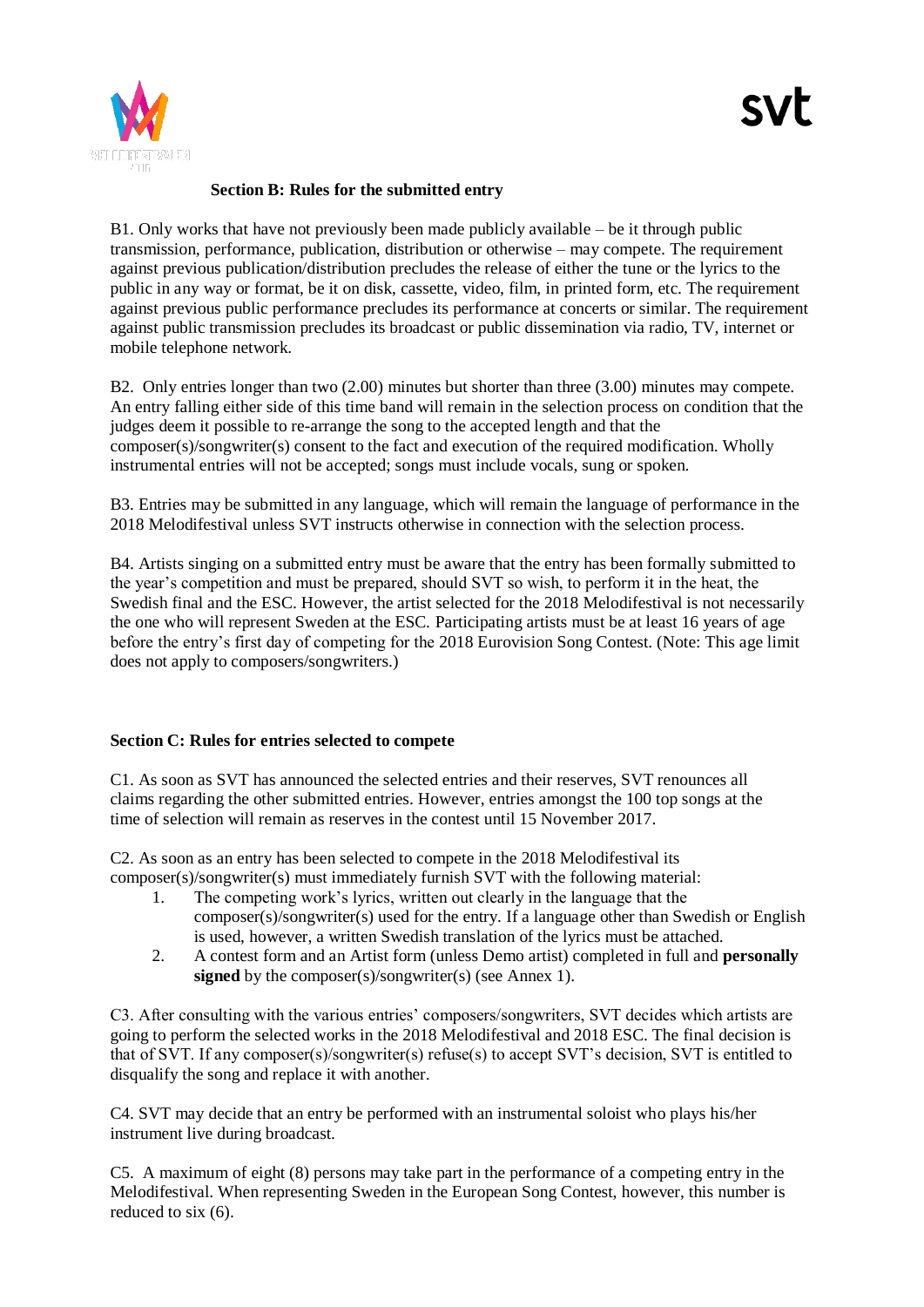

C6. The provision of instrumental backing tracks is a condition of entry in the contest. If these backing tracks include a pre-recorded chorus, the chorus may not feature the performing artist(s), who must sing live. The entry that is to represent Sweden at the ESC will not be allowed to use such prerecorded choruses on its backing track. On signing the artists who are to perform the various entries, SVT will require the contract to include an obligation to produce and deliver to SVT the required backing tracks and a clause assigning the intellectual property rights to SVT for the use of such tracks. In the event that a contract containing such stipulations is not drawn up or that backing tracks meeting the contest requirements are not delivered to SVT on time, SVT reserves the right to disqualify the entry.

C7. The composers/songwriters of the selected entries hereby grant SVT the right to: - use, itself or through the granting/transfer of use to a third party, without temporal or territorial constraints, the submitted musical work (lyrics and/or music) as regards:

- the public dissemination, performance, issuance, publication or distribution of the work by itself or a third party or otherwise making it accessible to the public, including but not limited to the means specified in these contest rules and – *as regards the winning entry –* the means specified in the rules issued by the EBU governing participation in the Eurovision Song Contest.

- record/produce copies of the work thus required.

C8. Performance rights compensation and compensation for the production of copies for use by SVT and other parties as per the above will be paid in the normal manner to the collecting society representing the composers/songwriters. The payment of such compensation for the use of protected material by a third party is not the responsibility of SVT.

C9. The composer(s)/songwriter(s) must ensure that they are legally entitled to assign the required right of use to SVT and a designated third party when that right is part-owned by another party, such as a collaborator, music publisher or record label.

C10. The composer(s)/songwriter(s) must ensure that no contract has been entered into with a third party that prevents the granting of rights as specified in C7 and C9. Once the submitted musical work is covered by the composer's(s')/songwriter's(s') membership of STIM, although no earlier than its initial performance in the contest, SVT's right of disposition over said work is limited by the terms of the membership contract. If the right of the composer(s)/songwriter(s) to produce copies of a work is managed by the NCB (the Nordic Copyright Bureau), it is incumbent upon SVT or the party to which SVT has granted right of use to acquire a so-called mechanisation licence from NCB, should this be required, for the intended use of the material.

C11. The composer(s)/songwriter(s) may not authorise the production of copies/mechanisation of submitted works without the express consent of SVT. Should SVT thus consent, the licence is granted by NCB in accordance with the composer's(s')/songwriter's(s') membership contract with STIM/NCB. The composer(s)/songwriter(s) may not oppose any licensing approved by SVT provided that the intended use does not infringe their statutory moral rights.

C12. SVT retains the right to use the titles of the submitted entries and, when relevant, the names and photographs of the composers/songwriters and artists for the purposes of marketing a) the 2018 Melodifestival and the 2017 ESC and b) goods and services linked to the 2018 Melodifestival and the 2018 ESC, either itself or through the assignment of rights to a third party, without liability for specific compensation to the composers/songwriters.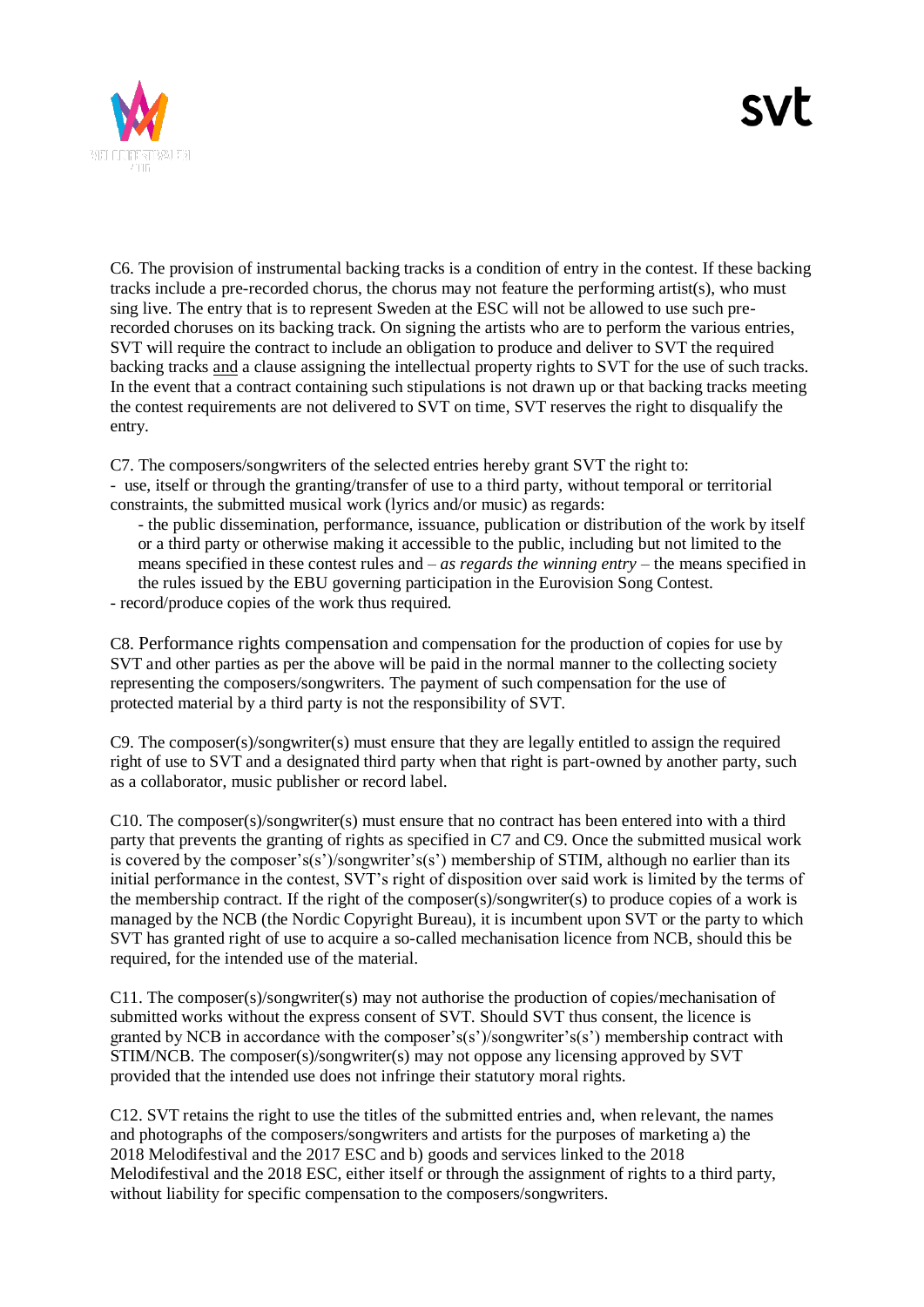

C13. No entry, be it in the form of printed sheet music, vinyl record, cassette or any other form of reproduction, may be marketed or labelled with the words "Melodie Grand Prix", "Eurovision Song Contest", "ESC", "EUROSONG" or any other text of the same or similar meaning unless written permission to do so has been obtained from the EBU. The same applies to all forms of rendering works publicly accessible, regardless of media.

C14. Without the express consent of SVT, a selected contest entry may not be performed publicly, published, distributed or otherwise made accessible to the public earlier than as follows:

- Entries ranked 5th-8th in a heat may be made accessible to the public as soon as the broadcast of that heat has come to an end.
- Entries ranked 4th-1st in a heat may be made accessible to the public as soon as the broadcast of the fourth heat has come to an end.

C15. The participation of an entry in the Melodifestival may not be commercially marketed until it has been eliminated from the contest or, as regards the remaining entries, after the Final, at the earliest.

C16. An entry may not be made available or used for commercial purposes until 30 days after it has been eliminated from the contest or, as regards the remaining entries, after the Final, at the earliest.

#### **Section D: Other terms and conditions**

D1. The work or its participation in the contest and the selected artist may not be used in commercial or other contexts in a way that might jeopardise SVT's impartiality or neutrality; e.g. in a manner that could make SVT's broadcast of the work appear to provide undue commercial benefit.

D2. The composers/songwriters competing in the contest undertake to participate in the following activities, should SVT so wish, without any other compensation than reimbursement for travel, board and lodging where necessary (stated times refer to preliminary attendance hours):

- $\bullet$  1-2 press conference(s), max 4 hours.
- 1 pre-recorded interview, max 4 hours.
- 1 live heat broadcast. SVT will cover the costs of travel, board and lodging for 72 hours if the distance travelled is more than 70 km from door to door.
- All press conferences arranged by SVT before and after a heat and before the final should the composer(s)/songwriter(s) entry qualify.
- Attendance (for up to 72 hours as for the heat see above) if the entry qualifies for the 5th programme – "Andra chansen" (the Second Chance, which for selected entries is an extra qualifying heat for the final). SVT will cover the costs of travel, board and lodging for 72 hours if the distance travelled is more than 70 km from door to door.
- 1 live final broadcast as per instructions to be issued later. SVT will cover the costs of travel, board and lodging for 72 hours if the distance travelled is more than 70 km from door to door.
- 1 live or pre-recorded interview for a "krönikeprogram" (review) to be recorded and (possibly) broadcast the day after the final, max. 6 hours.
- All post-final press conferences arranged by SVT for the winning entry.
- Attendance at the ESC for a period of approximately 15 days and all requisite press conferences there, max 8 hours.
- 1 live or pre-recorded ESC-related interview for an "årskrönikeprogram" (review of the year) to be recorded and (possibly) broadcast in the autumn of 2017, max 6 hours.

D3. Should a submitted entry or a composer/songwriter, artist or their representative breach these rules in any way, SVT reserves the right to disqualify the entry and on so doing to wholly or partly refuse any form of compensation or payment, and to recover any compensation or payment already disbursed. In the event of a breach of the rules covering publication and the contest itself by a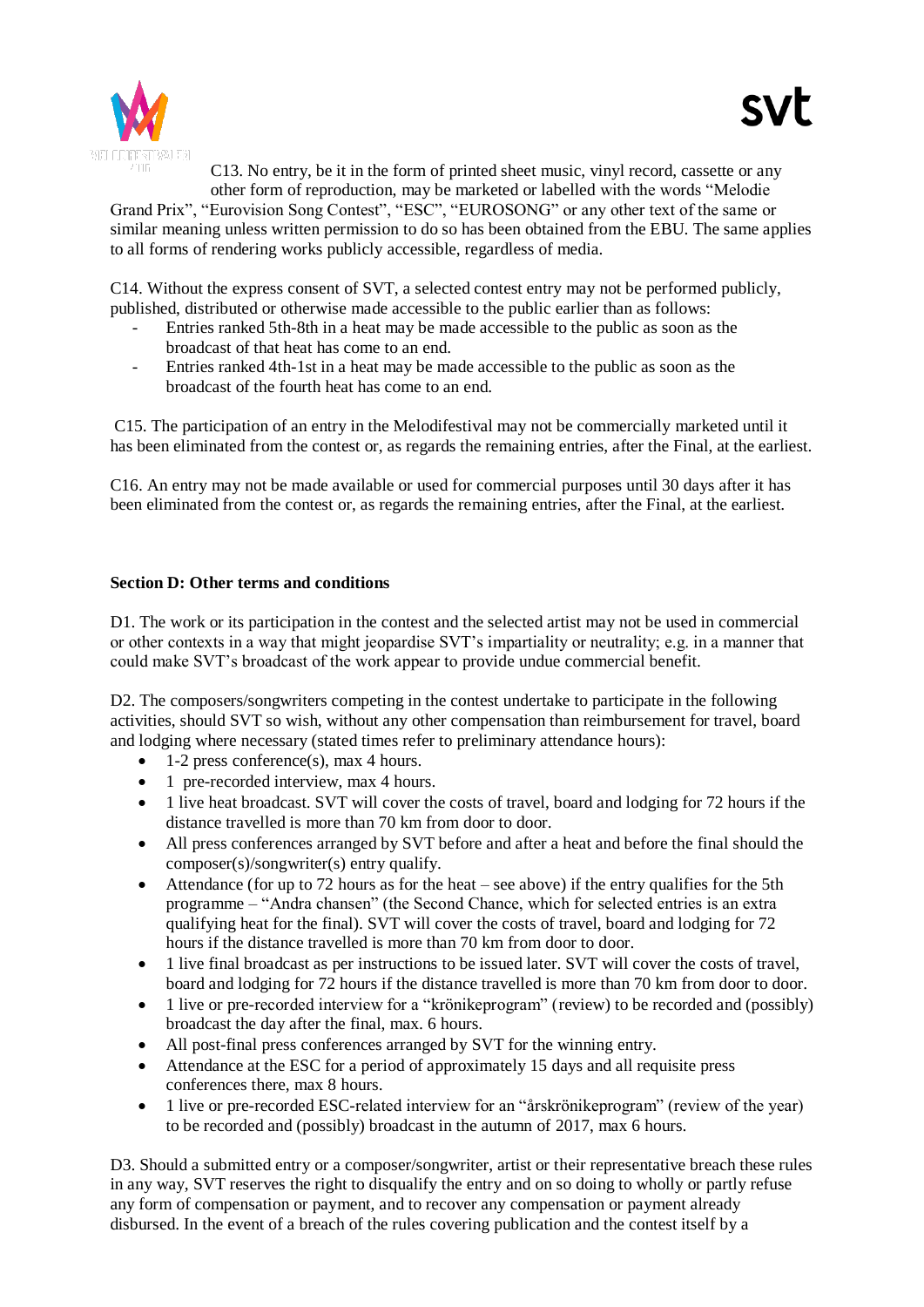

composer/songwriter, contracted artist or their representative, the person or persons in breach of the rules shall individually or together and in relation to their complicity meet any demands of the injured party and discharge SVT from liability for all damages. SVT disclaims all responsibility for such damages.

D4. These contest rules were approved and adopted in June 2017 by SVT, which also reserves the right to amend and/or revise them and decide on their more direct application.

#### **Section E: rules for the Public contest**

E1. Entries competing in the Public contest are subject to the same terms and conditions provided in Sections A-D, with the addition of those given in this section E.

E2. Entries for which all composers/songwriters meet the following requirements are welcome to take part:

- The composer(s)/songwriter(s) must not have been signed by a record company or publisher

- The composer(s)/songwriter(s) must not have had another work released as a phonogram on any physical recording medium (e.g. CD) for sale in Sweden or abroad before 1 October 2017.

- The composer(s)/songwriter(s) must not have had another work made available for sale via electronic network to a recipient in Sweden or abroad before 1 October 2017.

E3. Entries are to be submitted by being uploaded as a **SOUND file** to svt.se/melodifestivalen from 1 September 2017 to 17.59 am on 18 September 2017.

#### **Section F: Rules for the Regular contest**

F1. Entries competing in the Regular contest are subject to the same terms and conditions provided in Sections A-D, with the addition of those given in this section F.

F2. Entries that meet the following requirements are welcome to take part:

- At least one of the composer(s)/songwriter(s) must have been signed by a record company or publisher

- At least one of the composer(s)/songwriter(s) must have had another work released as a commercial phonogram on any physical recording medium/ for sale via electronic network to a recipient in Sweden or abroad before 1 October 2017. This requirement does not, however, apply to contestants participating by invitation of SVT.

F3. Entries are to be submitted by being uploaded as a sound file to svt.se/melodifestivalen from 1 September 2017 to 17.59 on 18 September 2017.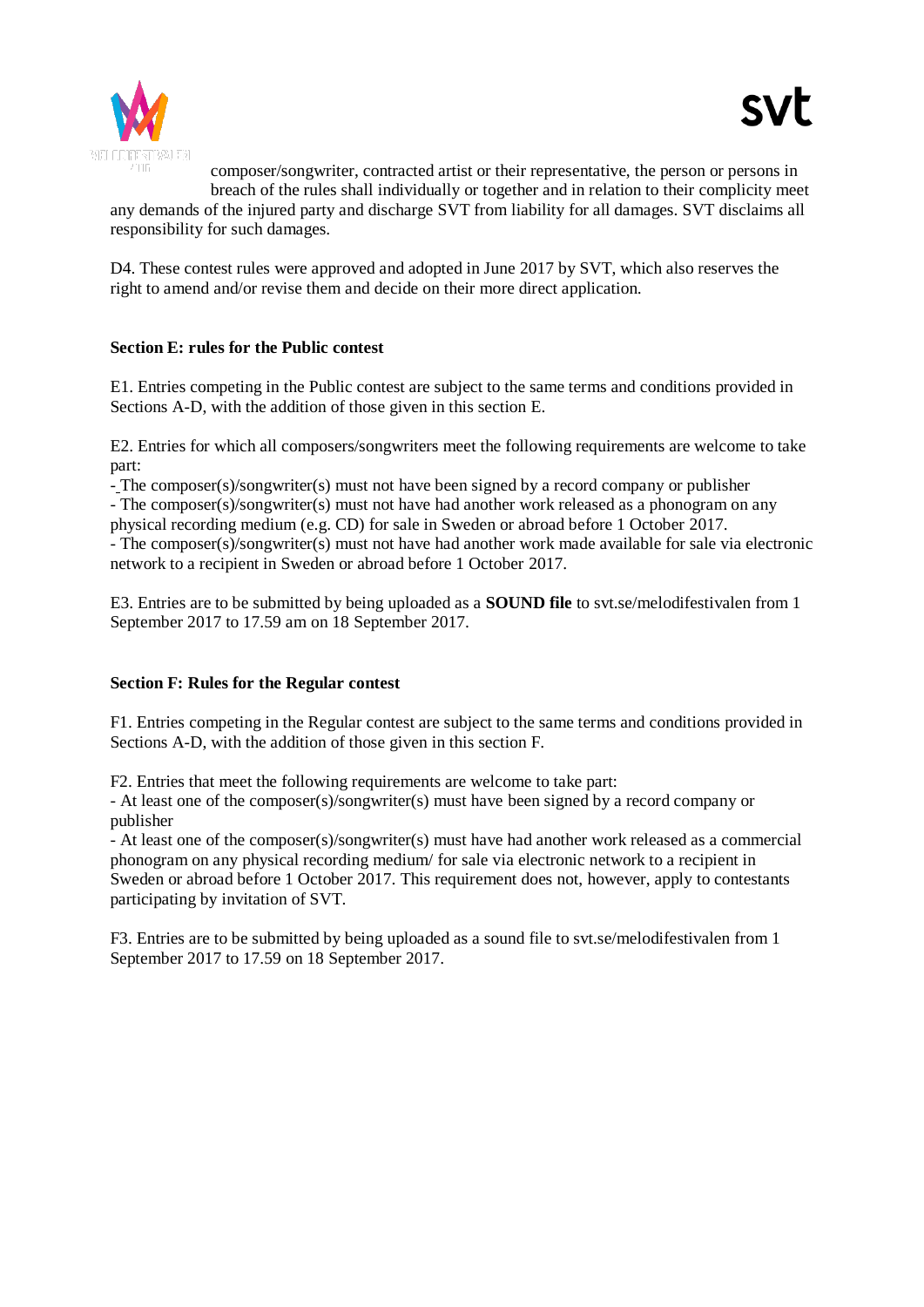

# **CONTEST FORM 2018**

1. If your entry is selected, you are to submit the form below, signed by all persons concerned, immediately. Please use a printer. Do not complete the form freehand.

| Title of entry |  |
|----------------|--|
|                |  |

We the undersigned, who together own 100% of the copyright for the above entry, have read and fully agree to the contest rules that SVT has publicised for participation in the 2018 Melodifestival:

| Name                          |  |  |  |
|-------------------------------|--|--|--|
|                               |  |  |  |
| Civil Reg.<br>No.             |  |  |  |
| Address                       |  |  |  |
| Tel. No.                      |  |  |  |
| Email                         |  |  |  |
| Lyrics and<br>music           |  |  |  |
| (write L/M,                   |  |  |  |
| alternatively<br>$L$ or $M$ ) |  |  |  |
|                               |  |  |  |
| Signature                     |  |  |  |
|                               |  |  |  |
|                               |  |  |  |

If relevant:

| The entry has been published by:                                         |  |
|--------------------------------------------------------------------------|--|
| Name and email address of a contact<br>person at the publishing company: |  |

If you are selected, please send the form to:

SVT Melodifestivalen 2018 105 10 Stockholm